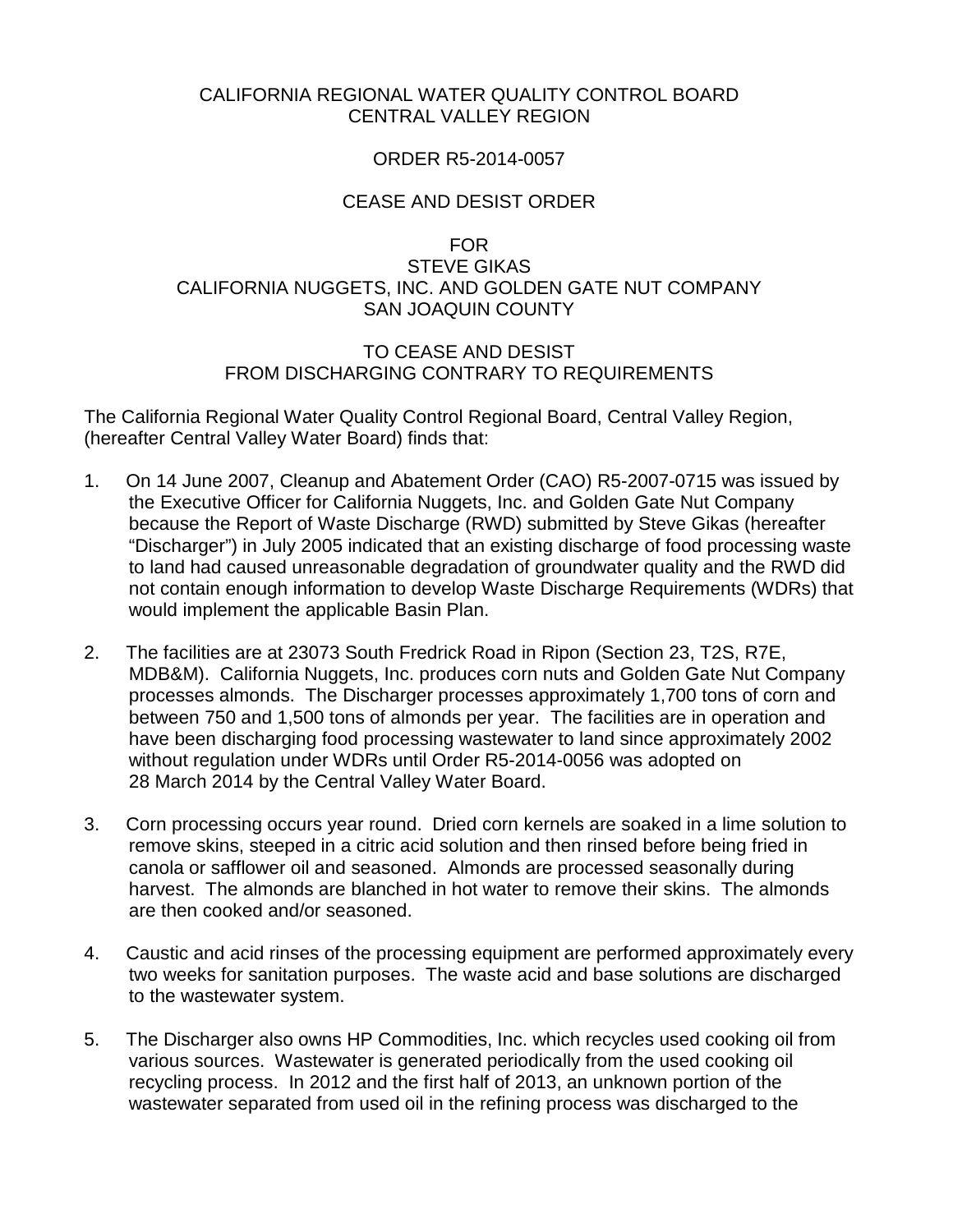treatment and disposal system. The Discharger states that this wastewater has been taken off-site for disposal since July 2013.

- 6. Nut processing rinse water, spent lime solution, blanching water, boiler blowdown, and wastewater from equipment sanitation are collected in floor drains. Process wastewater is screened and passed through a solids separator and an oil/water separator before being directed into a lined wastewater storage pond with rudimentary aeration. Effluent is discharged to a 5.2-acre land application area (LAA) by spray irrigation.
- 7. The facilities do not have an adequate storage capacity to manage wastewater application at hydraulic loading rates consistent with crop needs, so the land application area essentially functions as a rapid infiltration area. Between 2010 and 2012, the annual wastewater volume ranged from 16 to 28 million gallons (MG), which is greater than the water demand of 10.8 MG per year for alfalfa. During that same period, total nitrogen loading rates ranged from 1,700 to 4,500 lbs/acre per year, which is far in excess of the needs of any crop. Biochemical oxygen demand (BOD) loading rates have also been very high and there has been little or no resting period between wastewater applications.
- 8. Over application of wastewater has also caused gross nitrogen overloading; prolonged soil saturation with high-BOD wastewater (anaerobic conditions); and forced percolation of the excess nitrogen, salts, dissolved organic matter, and metals to shallow groundwater.
- 9. As discussed in detail in the Findings of Order R5-2014-0056, groundwater monitoring data show that the discharge has polluted groundwater at the site. Specifically:
	- a. The background groundwater TDS concentration is 850 mg/L and the average TDS concentrations in the downgradient wells ranged from 860 to 1,600 mg/L. Therefore, the discharge has caused exceedance of the least stringent potential water quality objective for protection of municipal beneficial uses, which is the short term secondary Maximum Contaminant Level (MCL) of 1,500 mg/L.
	- b. Background shallow groundwater is polluted with nitrate due to irrigated agriculture. The nitrate concentrations in downgradient wells are less than the primary MCL for nitrate nitrogen. However, groundwater monitoring data indicate that groundwater has been degraded by total Kjeldahl nitrogen, which is nitrate precursor. The ammonia nitrogen concentrations in some downgradient wells greatly exceed the taste and odor threshold of 1.5 mg/L. Although the current effluent nitrate level is less than the primary MCL for nitrate nitrogen, the wastewater nitrogen loading rate to the LAA has greatly exceeded the crop demand.
	- c. Dissolved iron and manganese concentrations in downgradient wells are significantly greater than that in the upgradient well and exceed the respective secondary MCLs. Although iron and manganese are not present in the facility's effluent at high concentrations, the presence of degradable organic matter in the wastewater depletes oxygen, which creates reducing conditions in the groundwater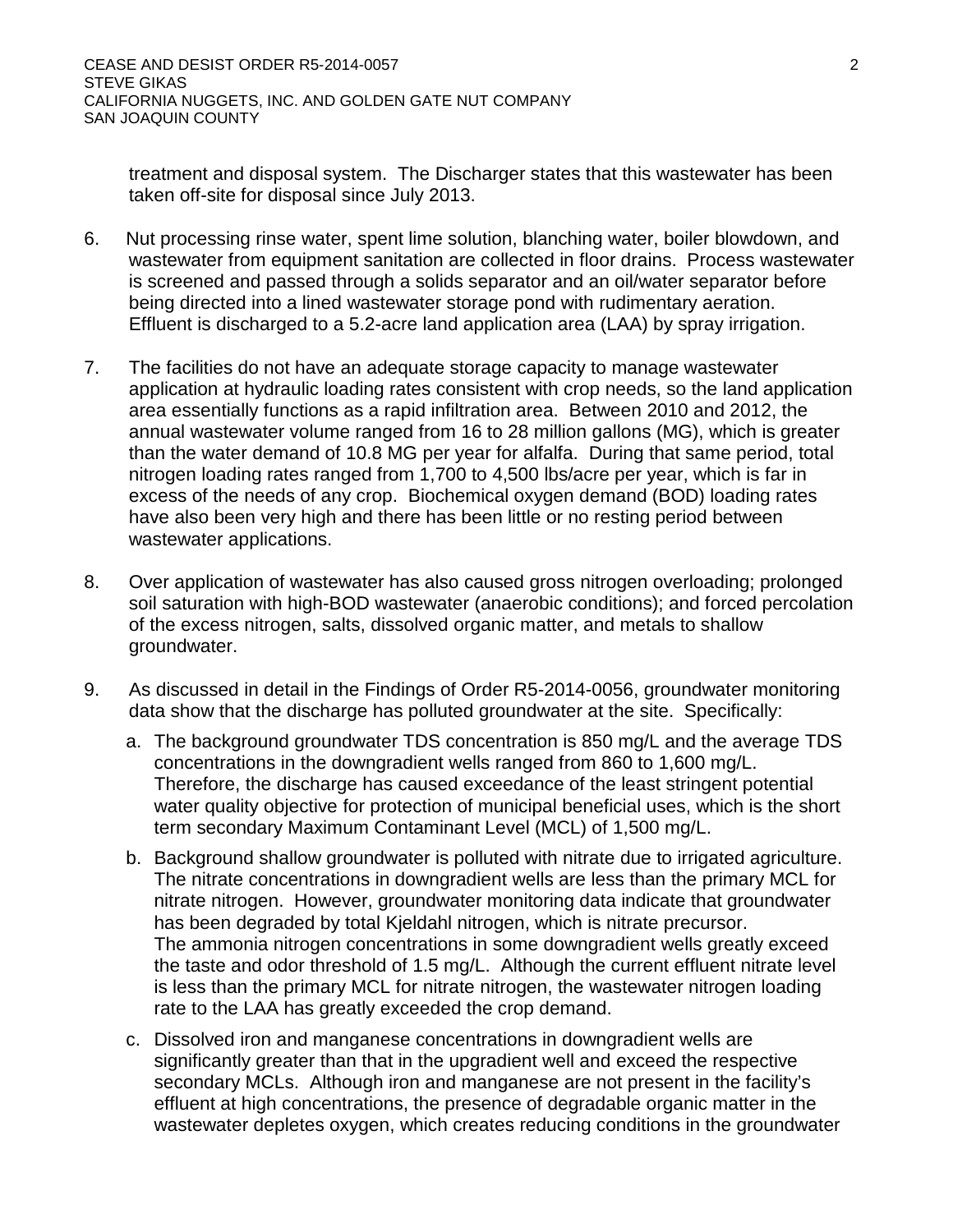beneath the LAA. Reducing conditions promote dissolution of iron and manganese, which are naturally present in the soil.

## **Enforcement History**

- 10. CAO R5-2007-0715 was issued by the Executive Officer on 14 June 2007 to compel the Discharger to make improvements to the wastewater management system to better protect groundwater quality and provide sufficient information to complete the RWD. The CAO required the following:
	- No discharge of industrial wastewater to the on-site septic system;
	- Implementation of the Monitoring and Reporting Program (MRP) by 2 July 2007;
	- Installation of influent and effluent flow meters by 31 August 2007;
	- Submittal of a report describing the removal of ion exchange brine from the wastewater flow by 31 August 2007;
	- Submittal of an interim cropping plan by 31 August 2007;
	- Submittal of additional waste characterization report by 1 September 2008; and
	- Submittal of a RWD Addendum by 31 December 2008.
- 11. In May 2012, a complaint was received that alleged discharge of oil to the facility's wastewater pond. A Notice of Violation (NOV) was issued on 28 August 2012. The NOV cited the following violations of the 2007 CAO:
	- a. Failure to submit the technical reports by due dates, including the *Interim Cropping Plan*, due 31 August 2007, the *Wastewater Characterization Report*, due 1 September 2008, and the *Report of Waste Discharge*, which was due by 31 December 2008.
	- b. Failure to monitoring reports for the period of January 2012 through June 2012 (inclusive) and identified the following violations:
		- Weekly dissolved oxygen measurements for the wastewater pond for the period of January through April 2012 were not reported;
		- The Monthly Report for May 2012, which was due 1 July 2012, was received on 16 August 2012;
		- The Monthly Report for June 2012, which was due by 1 August 2012, had not been received;
		- The Second Quarter Groundwater Monitoring Report for 2012, which was due on 1 August 2012, had not been received.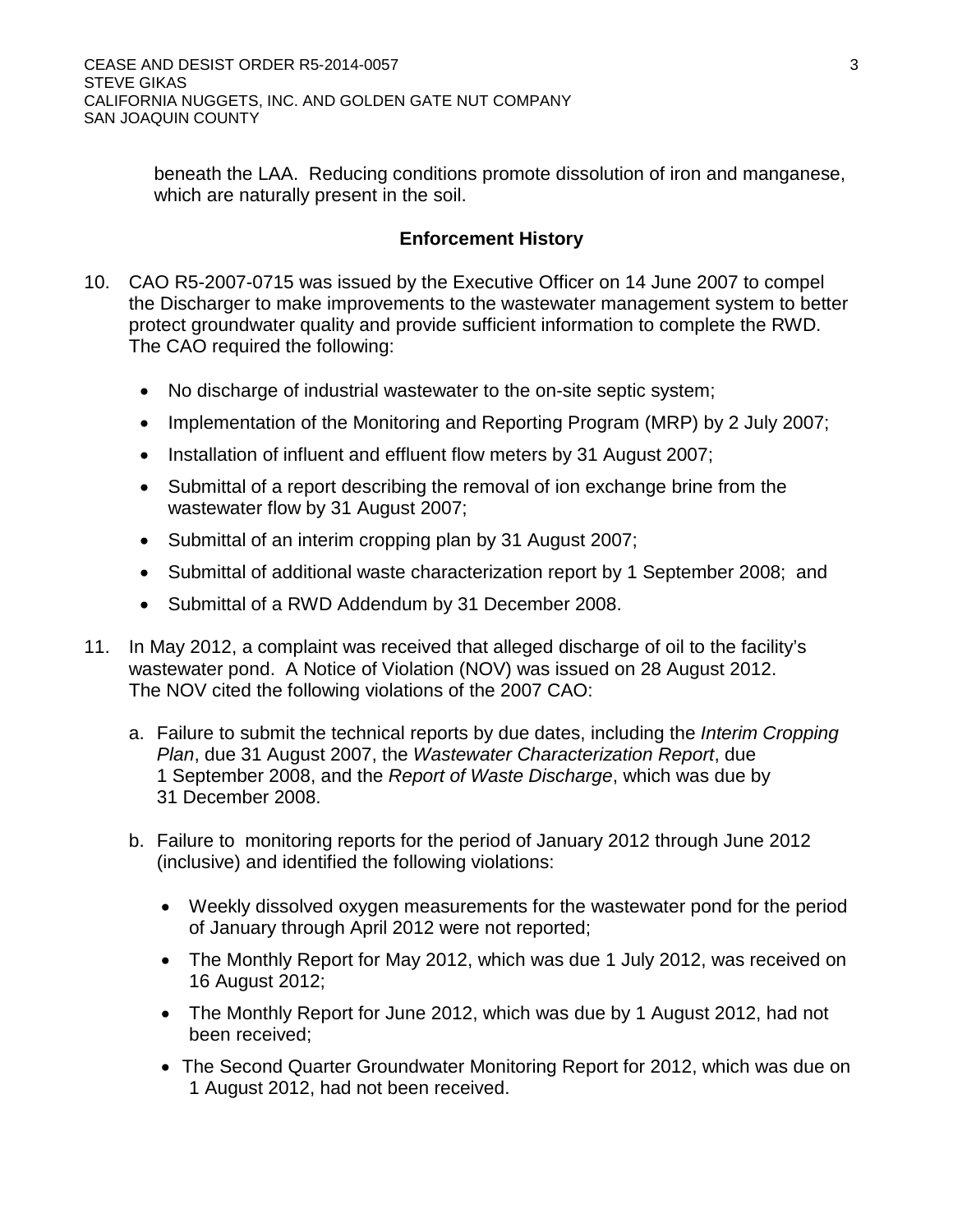The NOV required that the Discharger submit all the past due technical reports by 30 September 2012 and submit all the past due monitoring reports by 1 October 2012.

- 12. The *Interim Cropping Plan* was received on 1 March 2013 and the *Wastewater Characterization Report* was received on 19 November 2012. The June 2012 Monthly Report and the Second Quarter Groundwater Monitoring Report for 2012 were received on 8 October 2012.
- 13. The Discharger summited a RWD Addendum on 7 March 2013. The RWD was still incomplete. On 19 August 2013, the Executive Officer issued an Order for Technical Reports pursuant to Water Code section 13267 Order (the 13267 Order) that required the Discharger to submit certain information by 15 September 2013, including: a) a detailed schedule for full implementation of the proposed improvements; b) a water balance demonstrating adequate wastewater storage and disposal capacity for a 100 year storm event; c) a conceptual design and detailed schedule for completion of new LAAs and additional lined storage pond; d) a description of the specific means of storm water management; e) specific structural and operational controls to prevent wastewater runoff at the LAA; and f) Notices of Determination for exemption from California Environmental Quality Act (CEQA) and underlying environmental review documents.
- 14. On 16 September 2013, the Discharger submitted a partial response to the 13267 Order and requested a 30-day extension of time to submit the information that was not provided. A revised 13267 Order was issued on 26 September 2013 and it extended the due date for the previously-required information and added certain new information, including: a) a preliminary engineering evaluation of options for structural and operational improvements, and b) definition of the volume of the existing lined wastewater pond. The Discharger submitted another RWD addendum on 16 October 2013 to comply with the 13267 Order and its revised Order.
- 15. From September through November 2013, complaints were received regarding the odors at the site.

## **Changes in the Facility and Discharge**

- 16. Based on the 16 October 2013 RWD Addendum and a 24 October 2013 site inspection, the Discharger has implemented the following actions to reduce the threat to water quality:
	- a. The Discharger ceased the discharge of high strength oil recycling wastewater to the LAA. This wastewater is now hauled off-site for disposal.
	- b. In October 2013, the Discharger planted Sudan grass on the LAA.
	- c. The Discharger has installed fountain-type sprinkler nozzles on the LAA in order to enhance evaporation.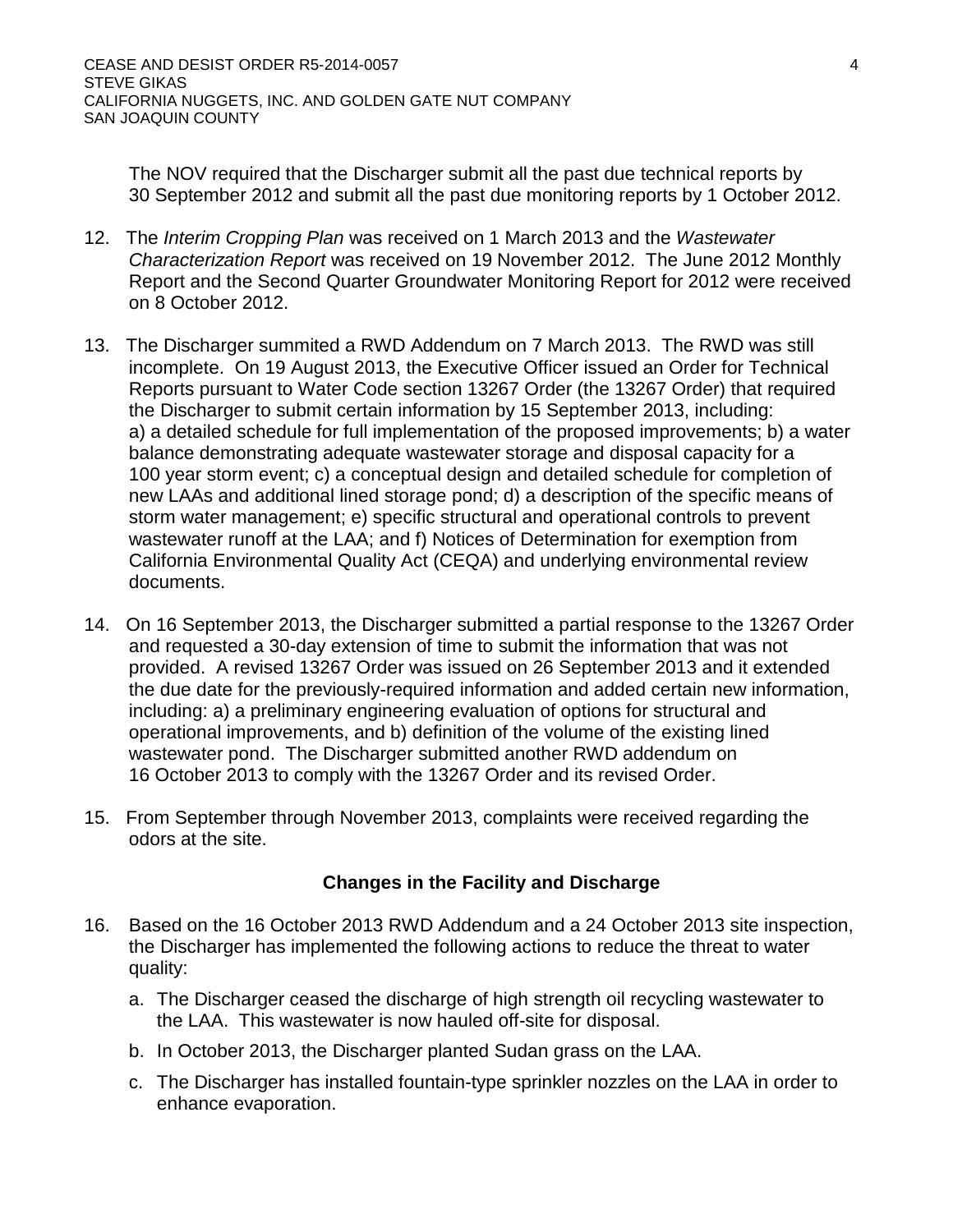- 17. Based on the 16 October 2013 RWD Addendum, the Discharger proposes to complete the following to bring the discharge into compliance with the Basin Plan:
	- a. Alfalfa will be planted in the LAA by May 30, 2014 to maximize nutrient and water uptake.
	- b. The Discharger will plant salt cedar trees around the LAA perimeter by May 30, 2014 to improve water and salt uptake.
	- c. The Discharger will line the existing storm water pond for use as additional wastewater storage. Based on the Discharger's comments on the draft CDO, this pond will only be lined if it will be used to treat or store wastewater.
	- d. The Discharger will evaluate the condition of the existing wastewater pond liner and will repair or replace the liner system.
	- e. The Discharger will evaluate and implement treatment and/or control alternatives for the facility.
- 18. Based on an RWD Addendum submitted on 19 Feb 2014, the following additional changes have occurred since the Discharger submitted its 16 October 2013 RWD Addendum:
	- a. The Discharger planted 36 salt cedar trees around the parameter of the LAA in November 2013.
	- b. Beginning in January 2014, some of the corn processing wastewater is sent to an above-ground tank. The corn slurry that settles in the tank is hauled off-site for use as livestock food. Some of the remaining corn processing wastewater is hauled off-site for disposal. However, the Discharger has not provided flow or wastewater analytical data that reflect the current discharge to the pond.
	- c. The Discharger has implemented improvements that allow it to recycle one-third of the corn processing wastewater internally within the facility.

## **Rationale for the CDO**

- 19. Waste Discharge Requirements Order R5-2014-0056 establishes flow limitations, groundwater limitations, effluent limitations, and operational specifications that are protective of groundwater quality. However, the Discharger cannot immediately comply with the following requirements of the WDRs:
	- a. Groundwater Limitation E.1 which states, in part: *Release of waste constituents from any portion of the facility shall not cause groundwater to… contain constituents in concentrations that exceed either the Primary or Secondary MCLs established therein.*
	- b. Groundwater Limitation E.2 which states, in part: *Release of waste constituents from any portion of the facility shall not cause groundwater to… contain taste or odor-producing constituents, toxic substances, or any other constituents in concentrations that cause nuisance or adversely affect beneficial uses.*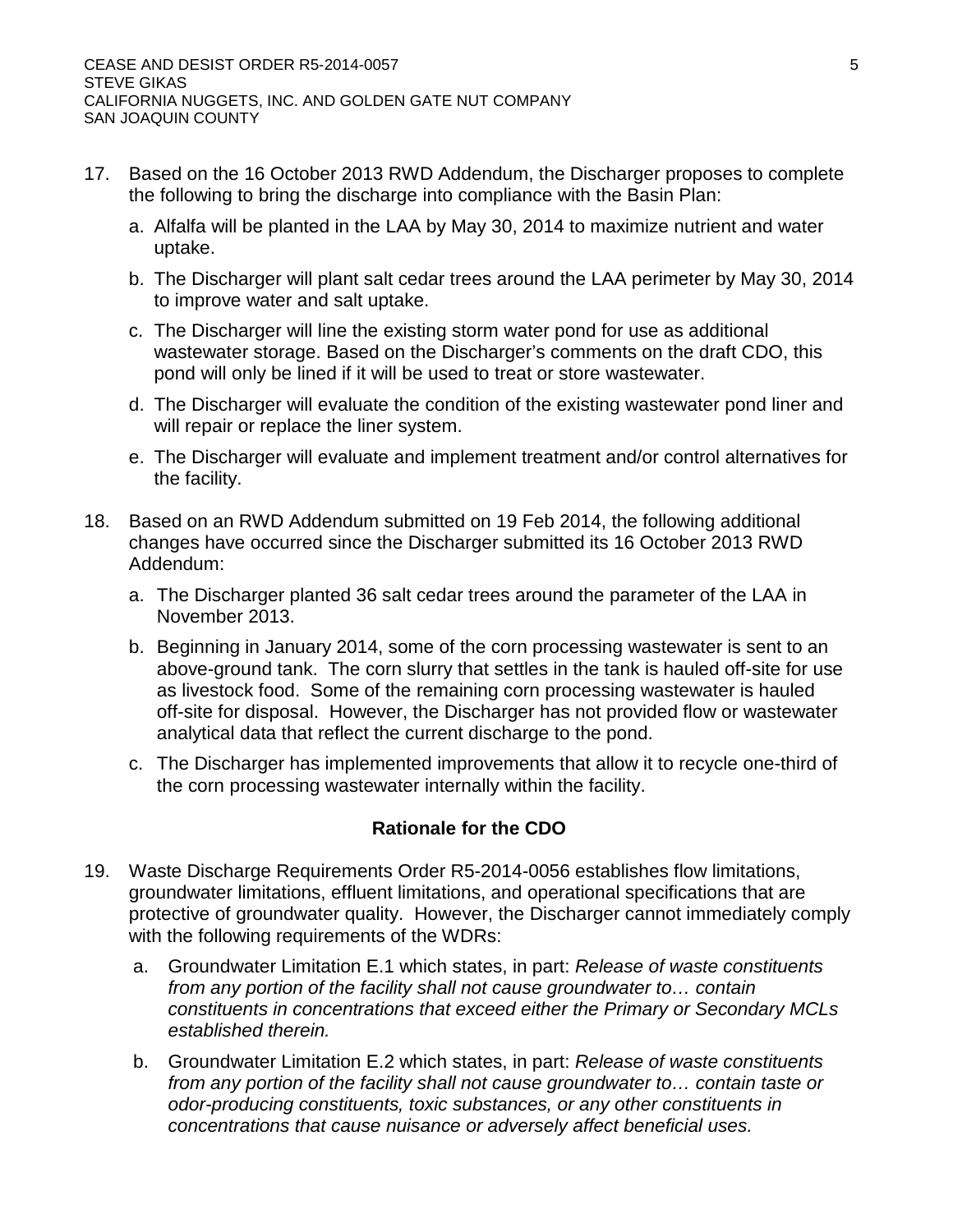- c. Discharge Specification D.1 which states: *No waste constituent shall be released, discharged, or placed where it will be released or discharged, in a concentration or in a mass that causes violation of the Groundwater Limitations of this Order*.
- d. Discharge Specification D.2 which states: *The discharge shall not cause degradation of any water supply.*
- e. Discharge Specification D.3 which states: *Wastewater treatment, storage, and disposal shall not cause pollution or a nuisance as defined by Water Code section 13050.*
- f. Discharge Specification D.7 which states: *Objectionable odors shall not be perceivable beyond the limits of the property where the waste is generated, treated, and/or discharged at an intensity that creates or threatens to create nuisance conditions.*
- g. Discharge Specification D.8 which states: *As a means of discerning compliance with Discharge Specification D.7, the dissolved oxygen (DO) content in the upper one foot of any wastewater pond shall not be less than 1.0 mg/L for three consecutive weekly sampling events. If the DO in any single pond is below 1.0 mg/L for three consecutive sampling events, the Discharger shall report the findings to the Regional Water Board in writing within 10 days and shall include a specific plan to resolve the low DO results within 30 days.*
- h. Discharge Specification D.14 which states: *Wastewater contained in any unlined pond shall not have a pH less than 6.0 or greater than 9.0.*
- i. Land Application Area Specification F.3 which states: *Land application of wastewater shall be at rates consistent with actual crop water needs*.
- j. Land Application Area Specification F.6 which states that the LAA shall be designed, maintained, and operated to comply with the setback of 25 feet from the edge of LAA to the property boundary.

The Discharger must make upgrades to its facilities to meet to comply with the requirements above and ensure that the discharge does not result in exceedance of water quality objectives.

- 20. State Water Resources Control Board Resolution 68-16 (the Antidegradation Policy) prohibits the degradation of groundwater unless it has been shown that:
	- a. The degradation is consistent with the maximum benefit to the people of the state.
	- b. The degradation will not unreasonably affect present and anticipated future beneficial uses.
	- c. The degradation does not result in water quality less than that prescribed in state and regional policies, including violation of one or more water quality objectives, and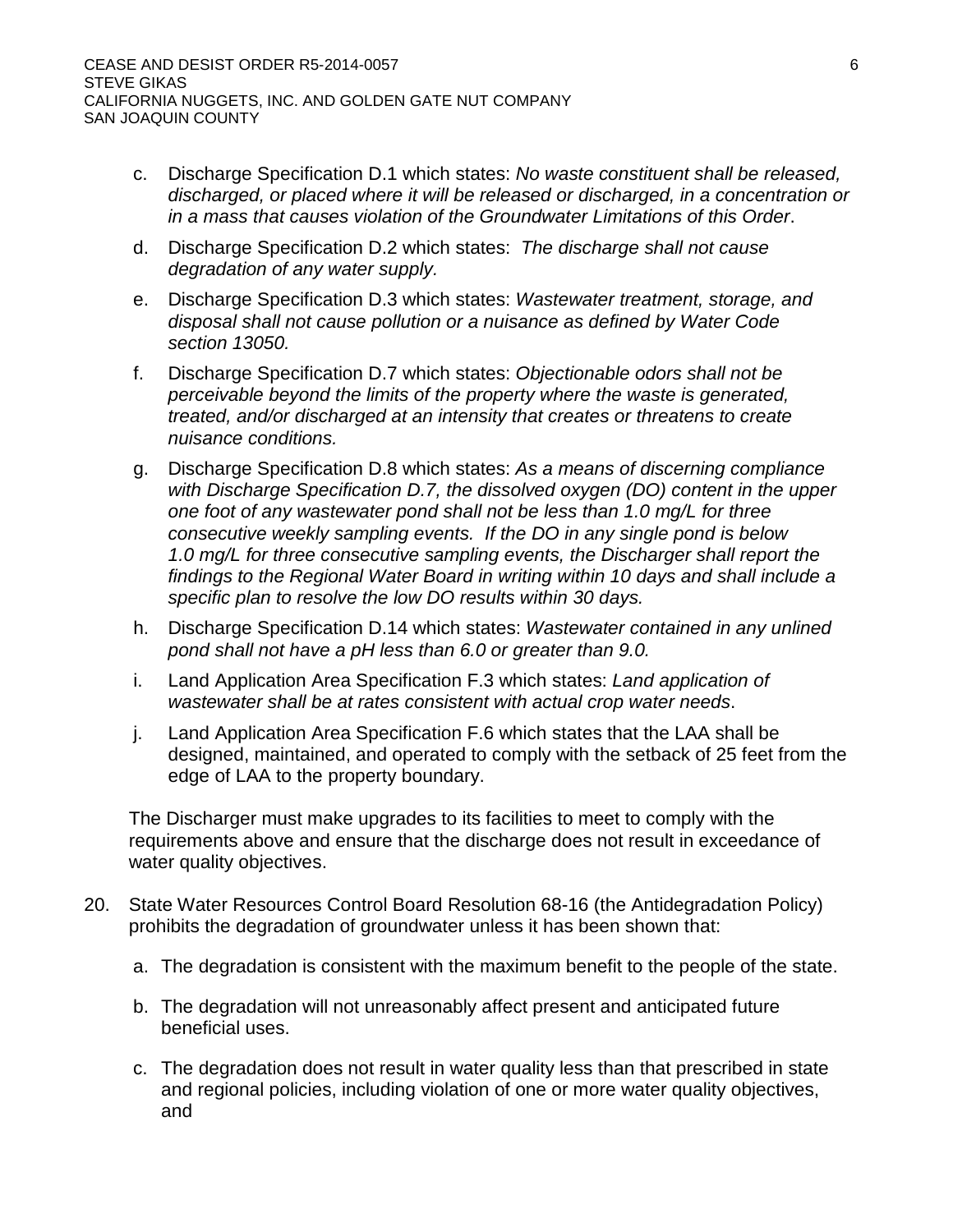d. The discharger employs best practicable treatment or control (BPTC) to minimize degradation.

In issuing the 2014 WDRs, the Board found that the Discharger was not employing treatment or control of the wastes in its discharge that could be considered "best practicable treatment or control" of the wastes. Additionally, the discharge is causing groundwater beneath the facilities to exceed secondary MCLs, and is therefore not in compliance with state and regional policies. It is therefore appropriate to adopt a companion CDO that sets forth a scope and schedule of work that will ensure that the discharge will not allow fixed dissolved solids, nitrogen, iron and manganese concentrations to impact the beneficial uses of groundwater, and will ensure that the discharge will be in compliance with applicable state and regional policies.

- 18. The *Policy for Application of Water Quality Objectives*, in Chapter IV of the Basin Plan, states that the Board is under an obligation to require that actions undertaken by Dischargers to ensure compliance with applicable water quality objectives be conducted in a timeframe that is as short as practicable.
- 19. Title 27 of the California Code of Regulations (hereafter Title 27) contains regulatory requirements for the treatment, storage, processing, and disposal of solid waste. However, Title 27 exempts certain activities from its provisions. The discharge could qualify for the "wastewater" exemption found in section 20090 (b) of Title 27. The exemption only applies discharge of wastewater to land is in compliance with the applicable water quality control plan. Without the improvements mandated by this CDO, the discharge would not be in compliance with the Basin Plan because the discharge is currently causing groundwater to exceed secondary MCLs. This CDO is therefore needed to ensure that the Title 27 wastewater exemption will be applicable to the facility after the upgrades mandated by this CDO are completed.

## **Regulatory Considerations**

- 20. The Central Valley Water Board's *Water Quality Control Plan for the Sacramento River and San Joaquin River Basins*, Fourth Edition, revised September 2009 (the Basin Plan), designates beneficial uses, includes water quality objectives to protect the beneficial uses, and includes implementation plans to implement the water quality objectives.
- 21. Local drainage is to San Joaquin River. The beneficial uses of San Joaquin River, as stated in the Basin Plan, are municipal and domestic supply; agricultural supply; industrial process and service supply; hydropower generation; water contact recreation; non-contact water recreation; warm and cold fresh water habitat; migration of aquatic organisms; spawning, reproduction, and /or early development; and wildlife habitat.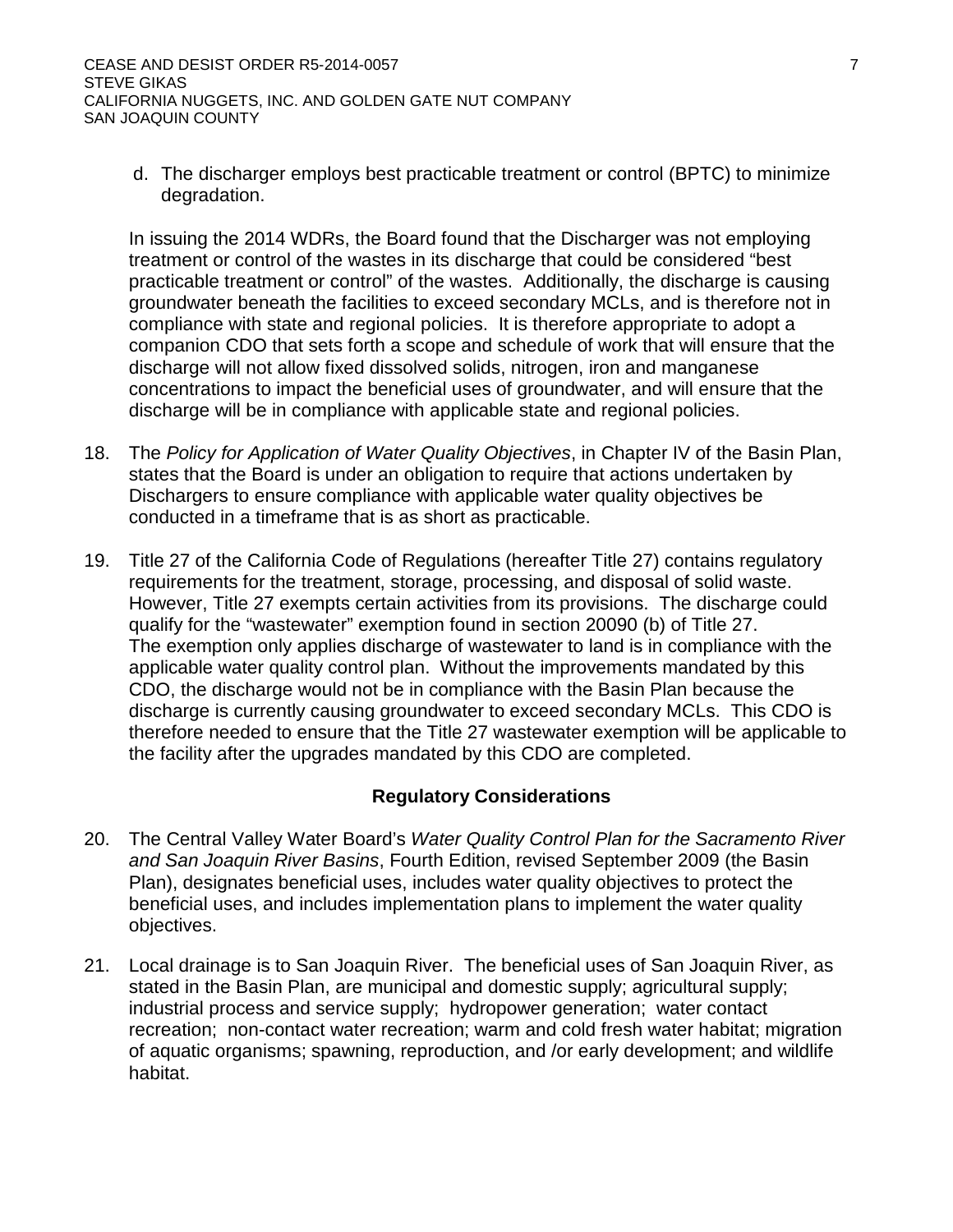- 22. The beneficial uses of underlying groundwater are municipal and domestic water supply, agricultural supply, industrial service supply, and industrial process supply.
- 23. Water Code section 13301 states, in relevant part:

When a regional board finds that a discharge of waste is taking place or threatening to take place in violation of requirements or discharge prohibitions prescribed by the regional board or the state board, the board may issue an order to cease and desist and direct that those persons not complying with the requirements or discharge prohibitions (a) comply forthwith, (b) comply in accordance with a time schedule set by the board, or (c) in the event of a threatened violation, take appropriate remedial or preventive action. In the event of an existing or threatened violation of waste discharge requirements in the operation of a community sewer system, cease and desist orders may restrict or prohibit the volume, type, or concentration of waste that might be added to such system by discharges who did not discharge into the system prior to the issuance of the cease and desist order. Cease and desist orders may be issued directly by a board, after notice and hearing.

24. Water Code section 13267 (b) states:

In conducting an investigation specified in subdivision (a), the regional board may require that any person who has discharged, discharges, or is suspected of having discharged or discharging, or who proposes to discharge waste within its region, shall furnish, under penalty of perjury, technical or monitoring program reports which the regional board requires. The burden, including costs, of these reports shall bear a reasonable relationship to the need for the report and the benefits to be obtained from the reports. In requiring those reports, the regional board shall provide the person with a written explanation with regard to the need for the reports, and shall identify the evidence that supports requiring that person to provide the reports.

- 25. The technical reports required by this Order are necessary to assure compliance with both this Order and the WDRs, and to ensure protection of public health and safety. The Discharger owns and operates the facility that discharges the waste subject to this Order.
- 26. Issuance of this Order is an enforcement action of a regulatory agency, and therefore, is exempt from the provisions of the California Environmental Quality Act (Pub. Resources Code § 21000 et seq.), in accordance with California Code of Regulations, title 14, section 15321(a)(2).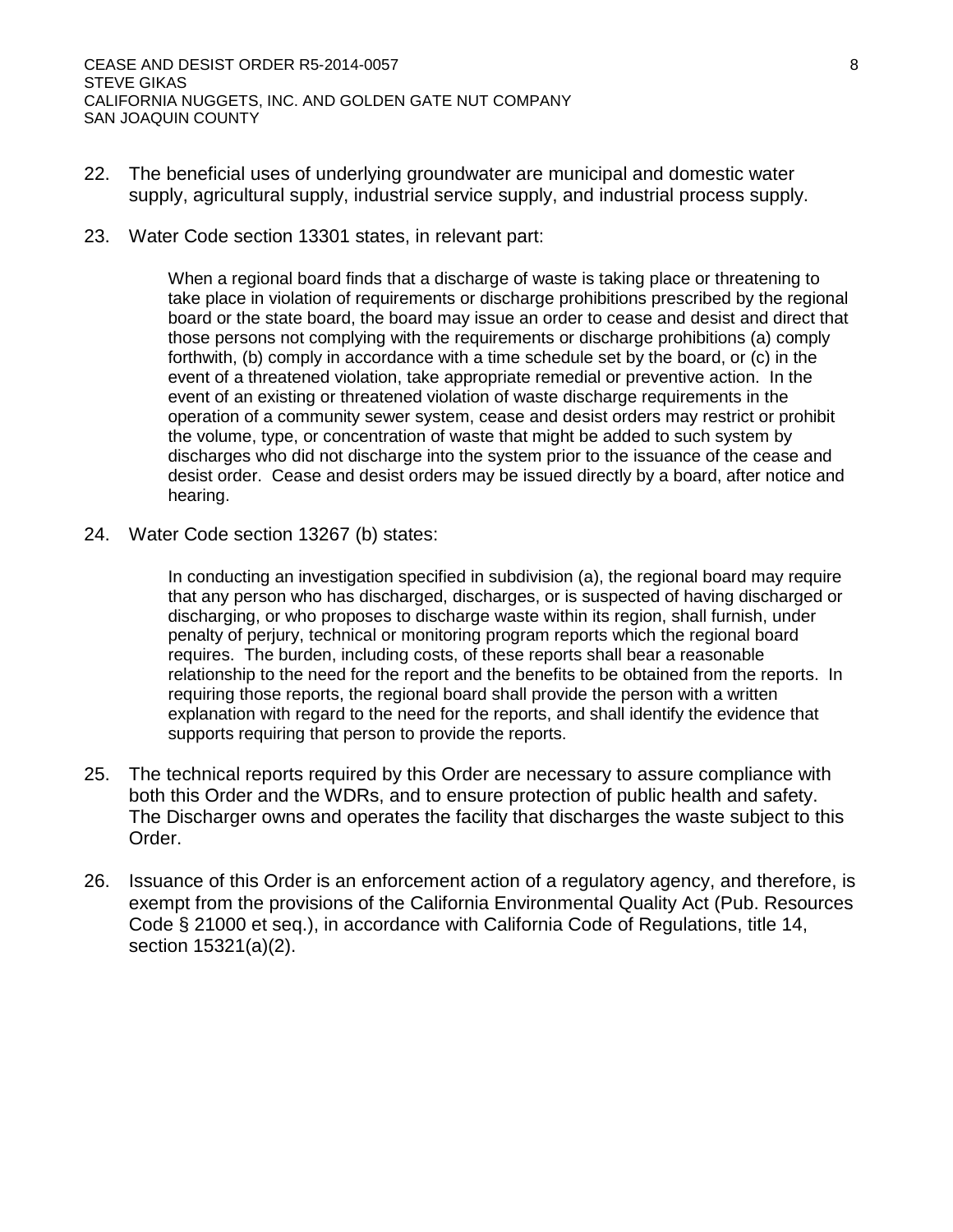**IT IS HEREBY ORDERED** that, pursuant to Water Code sections 13301 and 13267, Steve Gikas, his agents, successors, and assigns shall implement the following measures to ensure long-term compliance with WDRs Order R5-2014-0056.

This Cease and Desist Order rescinds Cleanup and Abatement Order R5-2007-0715 except for the purpose of enforcing violations that have occurred to date.

Any person signing a document submitted to comply with this Order shall make the following certification:

*I* certify under penalty of law that I have personally examined and am familiar with the *information submitted in this document and all attachments and that, based on my knowledge and on my inquiry of those individuals immediately responsible for obtaining the information, I believe that the information is true, accurate, and complete. I am aware that there are significant penalties for submitting false information, including the possibility of fine and imprisonment.*

- 1. **Effective immediately**, the Discharger shall comply with all requirements of WDRs Order R5-2014-0056, with the exception of the following:
	- a. Groundwater Limitations E.1 and E.2;
	- b. Discharge Specifications D.1, D.2, D.3, and D.14; and
	- c. Land Application Area Specification F.3 and F.6

as provided in this Order below. By **30 June 2016**, the Discharger shall comply with all requirements of the WDRs.

- 2. By **30 June 2014,** the Discharger shall submit a *Crop Plan Implementation Report* certifying that alfalfa or other equally sustainable vegetation has been planted on the entire LAA, and salt cedar trees have been planted around the LAA perimeter as described in the 16 October 2013 RWD Addendum and Finding 17 of this Order.
- 3. By **30 June 2014**, the Discharger shall submit a *BPTC Workplan* that describes a technical evaluation of facility's waste treatment and disposal system to determine best practicable treatment and control for each waste constituent listed in the Groundwater Limitations. The Workplan shall contain a detailed description of the mechanical, structural and operational improvements that will be implemented to bring the discharge into full compliance with WDRs Order R5-2014-0056. The Workplan shall include:
	- a. Design calculations showing that the proposed improvements will ensure compliance with the Groundwater Limitations E.1 and E.2; Discharge Specifications D.1, D.2, D.3, and D.14; and Land Application Area Specification F.3 and F.6.
	- b. An evaluation of the existing storage pond liner condition including a complete leak testing report with specific recommendations for repair or replacement of the liner.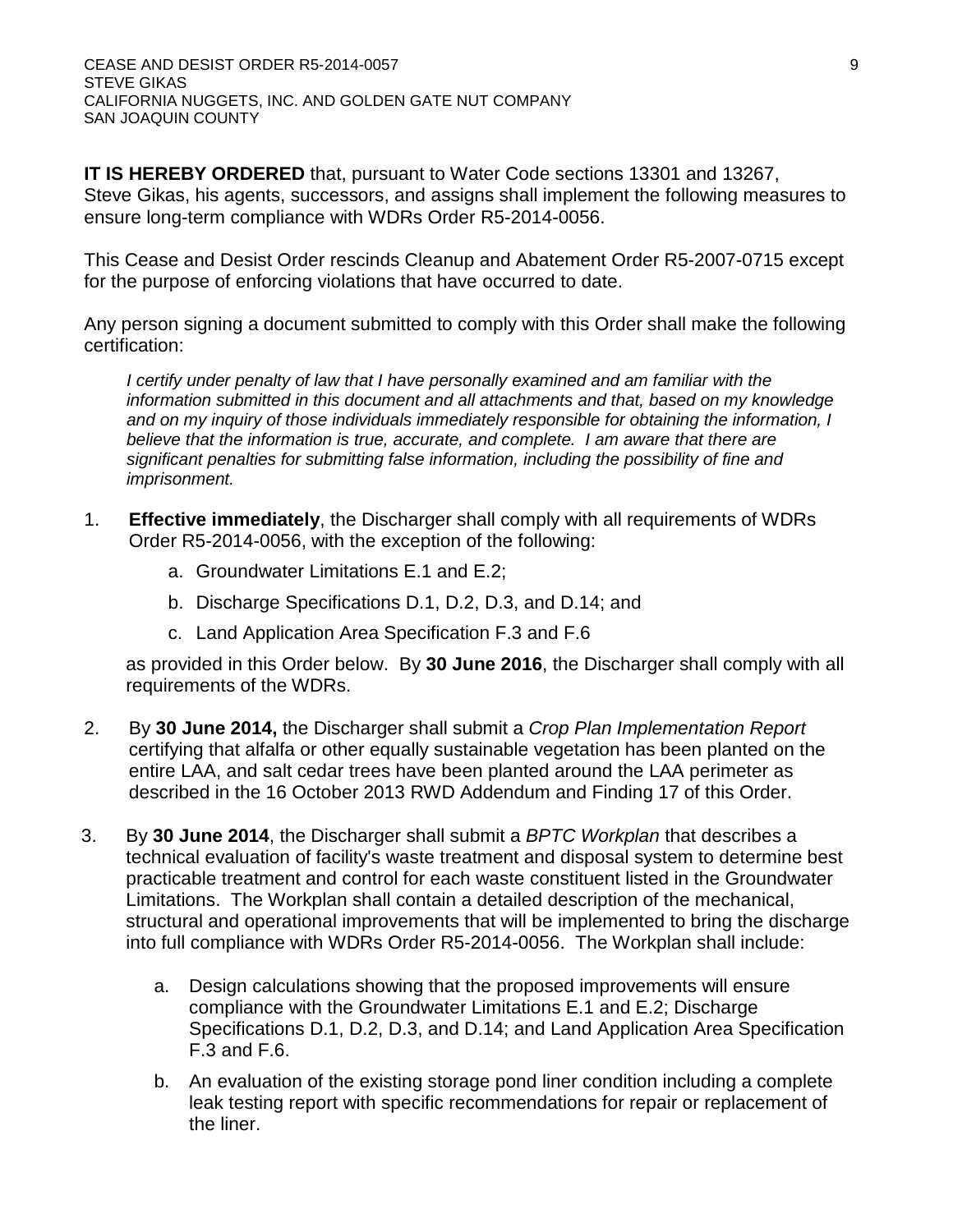- c. A *Pond Liner Construction Quality Assurance (CQA) Plan* for the storm water pond conversion (if that pond will be used to contain wastewater) and replacement of the liner in the existing pond (as applicable)*.* The CQA plan shall specify the final design of the liner system, including complete pond geometry, liner materials, liner thickness, seaming methods, and details of anchorage and typical penetrations. The CQA plan shall describe the specific construction quality assurance procedures and test methods that the Discharger proposes to ensure and verify that the liner subgrade preparation, installation and seaming will comply with the specifications; the entire liner is tested following installation to verify that all seams and liner penetrations are leak-free at the time of acceptance; and the entire liner is inspected for visible material defects and construction damage such as holes or tears prior to acceptance.
- d. A description of the specific means of storm water management at the facility and how those practices will be changed to accommodate loss of the current storm water pond, if that pond will be used to contain wastewater.
- e. Projected monthly water balances demonstrating adequate containment capacity for both the average rainfall year and the 100-year return period total annual precipitation, including consideration of at least the following:
	- i. A minimum of two feet of freeboard in each pond at all times (unless a registered civil engineer determines that a lower freeboard level will not cause overtopping or berm failure).
	- ii. Historical local evapotranspiration, pan evaporation, and lake evaporation data (monthly average values).
	- iii. Local precipitation data with the 100-year return period annual total distributed monthly in accordance with mean monthly precipitation patterns.
	- iv. Proposed land application area hydraulic loading rates distributed monthly in accordance with expected seasonal variations based on crop evapotranspiration rates.
	- v. Projected long-term percolation rates (including consideration of percolation from unlined ponds and the effects of solids plugging on all ponds).
- 4. If any planned improvements in the approved *BPTC Workplan* will trigger environmental review under CEQA, the Discharger shall submit a copy of the application materials submitted to the County Planning Department by **30 September 2014.**
- 5. If the water balance in the approved *BPTC Workplan* shows that additional wastewater storage is needed, the Discharger shall complete the construction of Storm Water Pond liner by **31 August 2015,** and a *Construction Completion Report* shall be submitted by **31 October 2015**. The Report shall specify the final design of the liner system, including complete pond geometry, liner materials, liner thickness, seaming methods, and details of anchorage and typical penetrations. The Report shall describe the results of quality assurance inspection and testing and certify that all seams and liner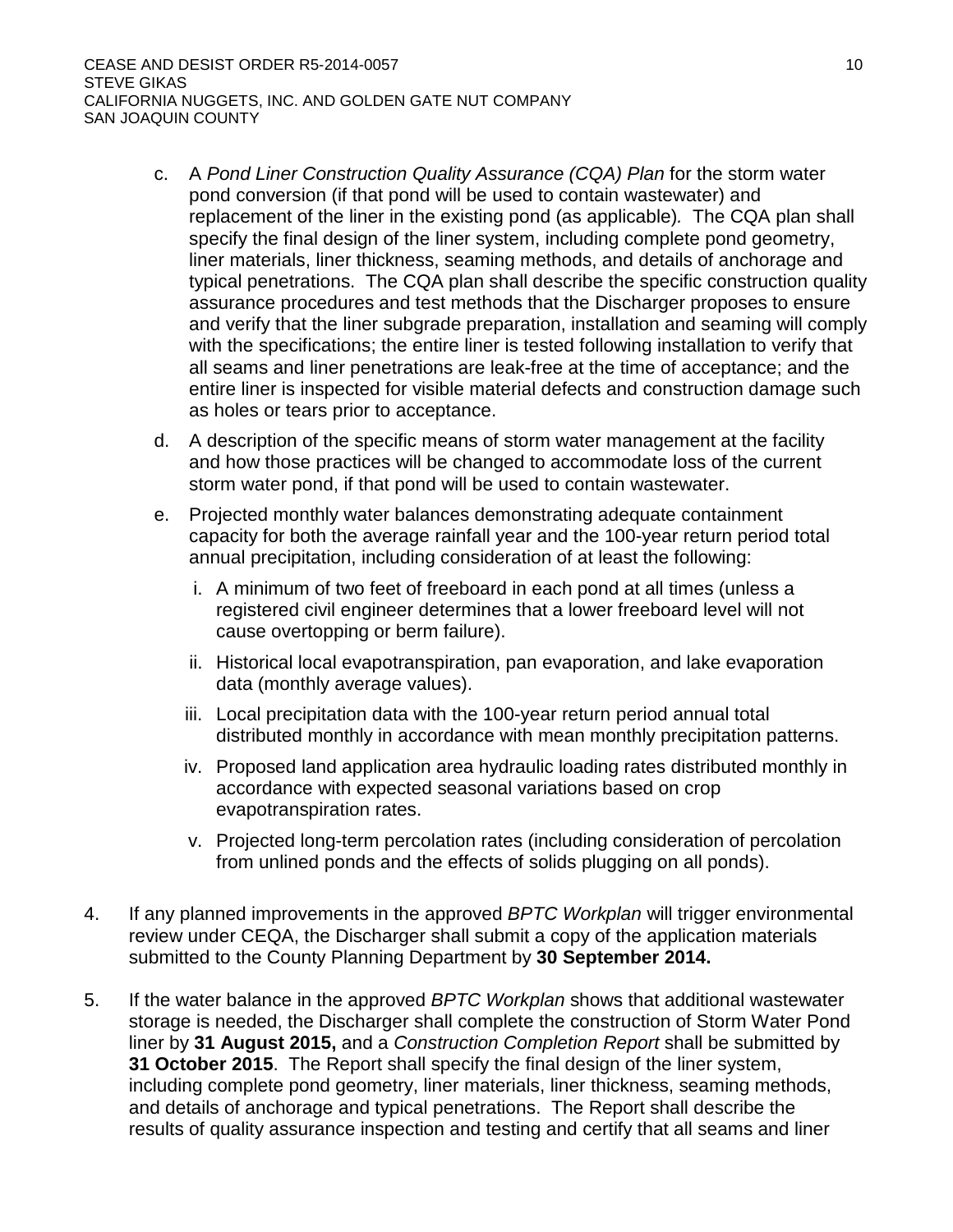penetrations are leak-free at the time of acceptance; and the entire liners were inspected for visible material defects and construction damage such as holes or tears prior to acceptance.

- 6. Discharger shall complete the repair or replacement of the existing wastewater pond liner by **31 August 2015,** and a *Construction Completion Report* shall be submitted by **31 October 2015**. The Report shall specify the final design of the liner system, including complete pond geometry, liner materials, liner thickness, seaming methods, and details of anchorage and typical penetrations. The Report shall describe the results of quality assurance inspection and testing and certify that all seams and liner penetrations are leak-free at the time of acceptance; and the entire liners were inspected for visible material defects and construction damage such as holes or tears prior to acceptance. This report maybe combined with the *Construction Completion Report* for the storm water pond if desired.
- 7. By **30 June 2016**, the Discharger shall submit a technical report that documents full implementation of the approved *BPTC Workplan* and full compliance with the WDRs Order R5-2014-0056. If groundwater does not comply with the groundwater limitations of the WDRs, the report shall demonstrate why additional time to comply with the groundwater limitations is justified and, if needed, propose specific further treatment or control measures that will be implemented to achieve compliance.

In addition to the above, the Discharger shall comply with all applicable provisions of the Water Code that are not specifically referred to in this Order. As required by the Business and Professions Code sections 6735, 7835, and 7835.1, all technical reports shall be prepared by, or under the supervision of, a California Registered Engineer or Professional Geologist and signed/stamped by the registered professional.

If, in the opinion of the Executive Officer, the Discharger fails to comply with the provisions of this Order, the Executive Officer may refer this matter to the Attorney General for judicial enforcement or may issue a complaint for administrative civil liability.

Failure to comply with this Order or with the WDRs may result in the assessment of Administrative Civil Liability of up to \$10,000 per violation, per day, depending on the violation, pursuant to the Water Code, including sections 13268, 13350 and 13385. The Central Valley Water Board reserves its right to take any enforcement actions authorized by law.

Any person aggrieved by this action of the Central Valley Water Board may petition the State Water Board to review the action in accordance with Water Code section 13320 and California Code of Regulations, title 23, sections 2050 and following. The State Water Board must receive the petition by 5:00 p.m., 30 days after the date that this Order becomes final, except that if the thirtieth day following the date that this Order becomes final falls on a Saturday, Sunday, or state holiday, the petition must be received by the State Water Board